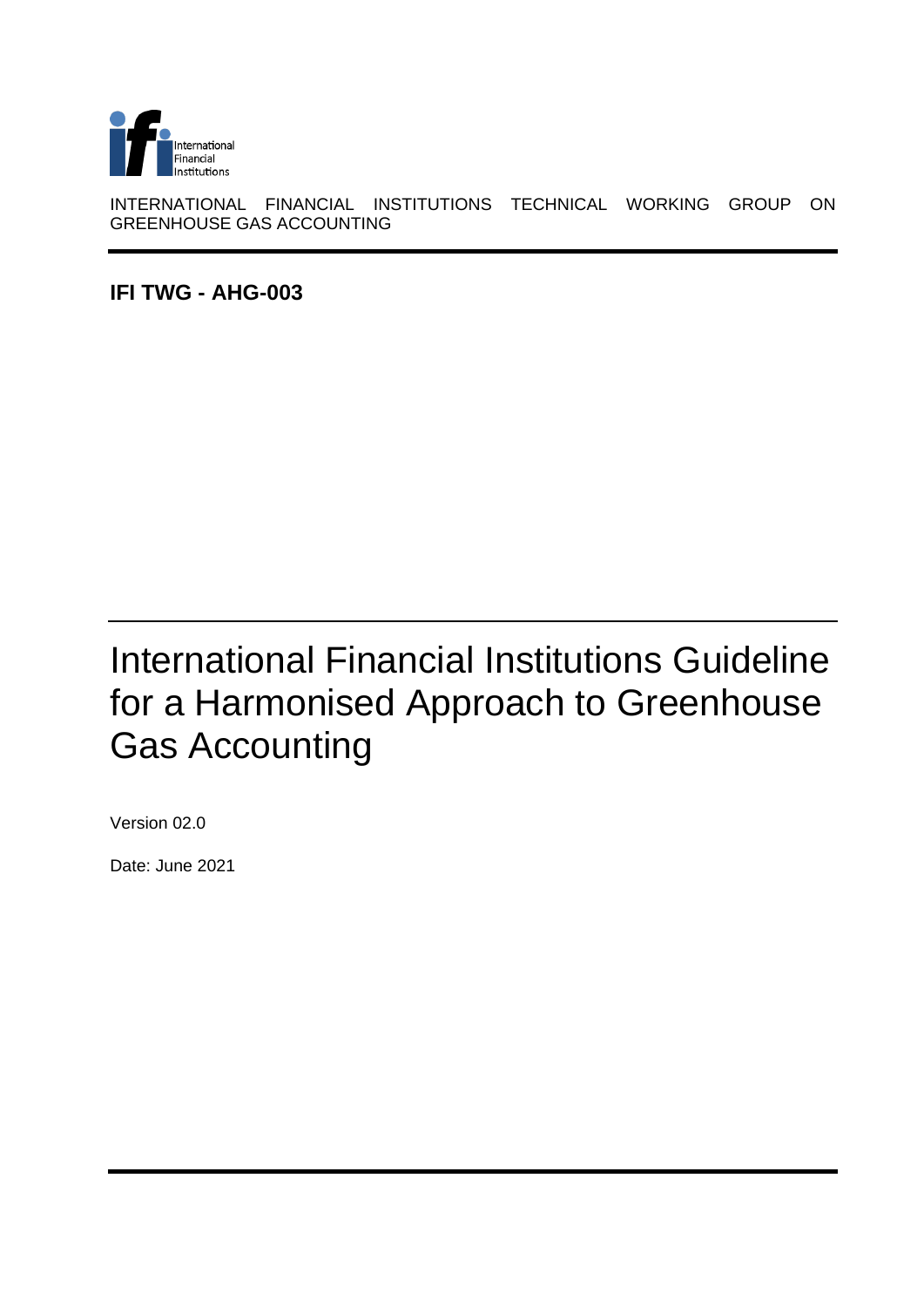#### **TABLE OF CONTENTS**

#### Page

| 1 <sup>1</sup> |                 |  |    |
|----------------|-----------------|--|----|
| $2-$           |                 |  |    |
| $3-$           |                 |  |    |
|                | 3.1.            |  |    |
|                | 32 <sup>o</sup> |  | 8  |
|                | 3.3.            |  | 8  |
| <b>ANNEX.</b>  |                 |  | 10 |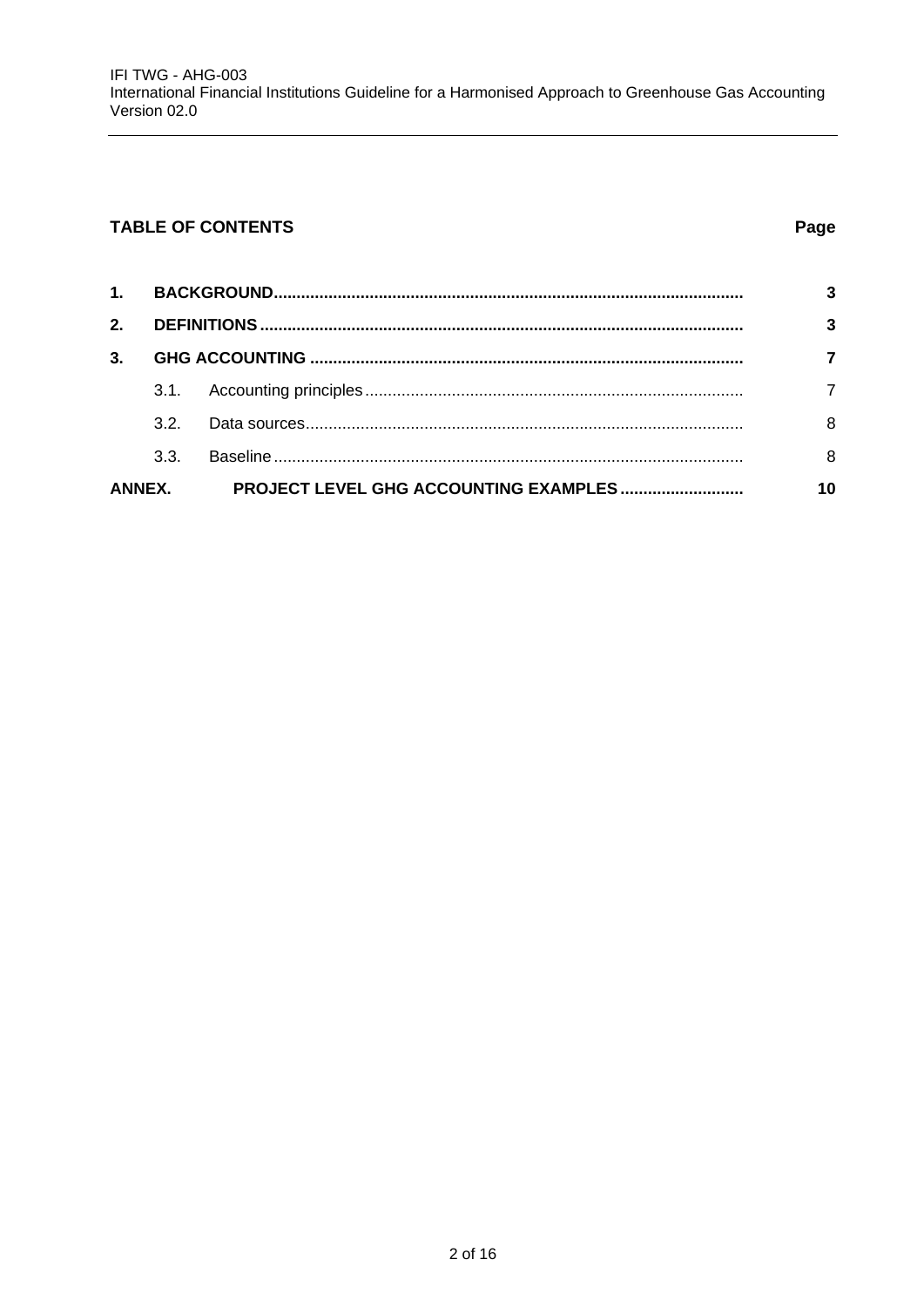### <span id="page-2-0"></span>**1. Background**

- 1. The international financial institutions (IFIs) recognise that their approaches to greenhouse gas (GHG) accounting should be harmonised as far as possible, accounting for the differing mandates and geographical coverage of each institution. A harmonised approach will improve consistency and comparability across IFIs, increase clarity for other users of the data, set a standard for other IFIs, and facilitate the sharing of experience and lessons learnt.
- 2. Sector-specific approaches for estimating project emissions, baseline emissions and relative emissions are outlined in other standards available at [https://unfccc.int/climate](https://unfccc.int/climate-action/sectoral-engagement/ifis-harmonization-of-standards-for-ghg-accounting/ifi-twg-list-of-methodologies)[action/sectoral-engagement/ifis-harmonization-of-standards-for-ghg-accounting/ifi-twg](https://unfccc.int/climate-action/sectoral-engagement/ifis-harmonization-of-standards-for-ghg-accounting/ifi-twg-list-of-methodologies)[list-of-methodologies.](https://unfccc.int/climate-action/sectoral-engagement/ifis-harmonization-of-standards-for-ghg-accounting/ifi-twg-list-of-methodologies)
- 3. This document supplements but does not replace the "International Financial Institution Framework for a Harmonised Approach to Greenhouse Gas Accounting" adopted by the IFI Technical Working Group in November 2015<sup>1</sup>. This document is subject to periodic reviews as appropriate.

### <span id="page-2-1"></span>**2. Definitions**

- 4. The following definitions apply for the purpose of this document:
	- (a) **Absolute emissions** Annualised estimations<sup>2</sup> of the GHG emissions from sources within the project assessment boundary from Scope 1 sources, and where relevant Scope 2 sources and Scope 3 sources. Absolute emissions are a subset of the project emissions;
	- (b) **Activity level** Annualised estimation of the volume of goods, services or activities that drive the GHG emissions from sources within the project assessment boundary, e.g., energy provided, kilometres travelled, or tonnes of steel produced;
	- (c) **Assessment boundary** The physical delineation or geographical area that includes the significant sources and sources significantly affected directly or indirectly as a consequence of the investment project. The assessment boundary for estimating relative emissions will always include the project's absolute emissions and can include other sources affected as a consequence of the project (see illustrative examples in the Annex);
	- (d) **Baseline emissions** Annualised estimations of GHG emissions from sources that would occur in a baseline scenario. As with absolute emissions and project emissions, baseline emissions can be estimated using one of the two options, i.e. as an annual average or for a representative year. The option for estimating baseline emissions should be consistent with the option selected for absolute emissions and project emissions estimations;

<sup>1</sup> The Framework document is available from: [https://unfccc.int/climate-action/sectoral-engagement/ifis](https://unfccc.int/climate-action/sectoral-engagement/ifis-harmonization-of-standards-for-ghg-accounting)[harmonization-of-standards-for-ghg-accounting](https://unfccc.int/climate-action/sectoral-engagement/ifis-harmonization-of-standards-for-ghg-accounting)

 $2$  As per IFI's accounting practices, emissions including absolute emissions can be estimated at different stages of the investment process, e.g., at signing, disbursement or repayment.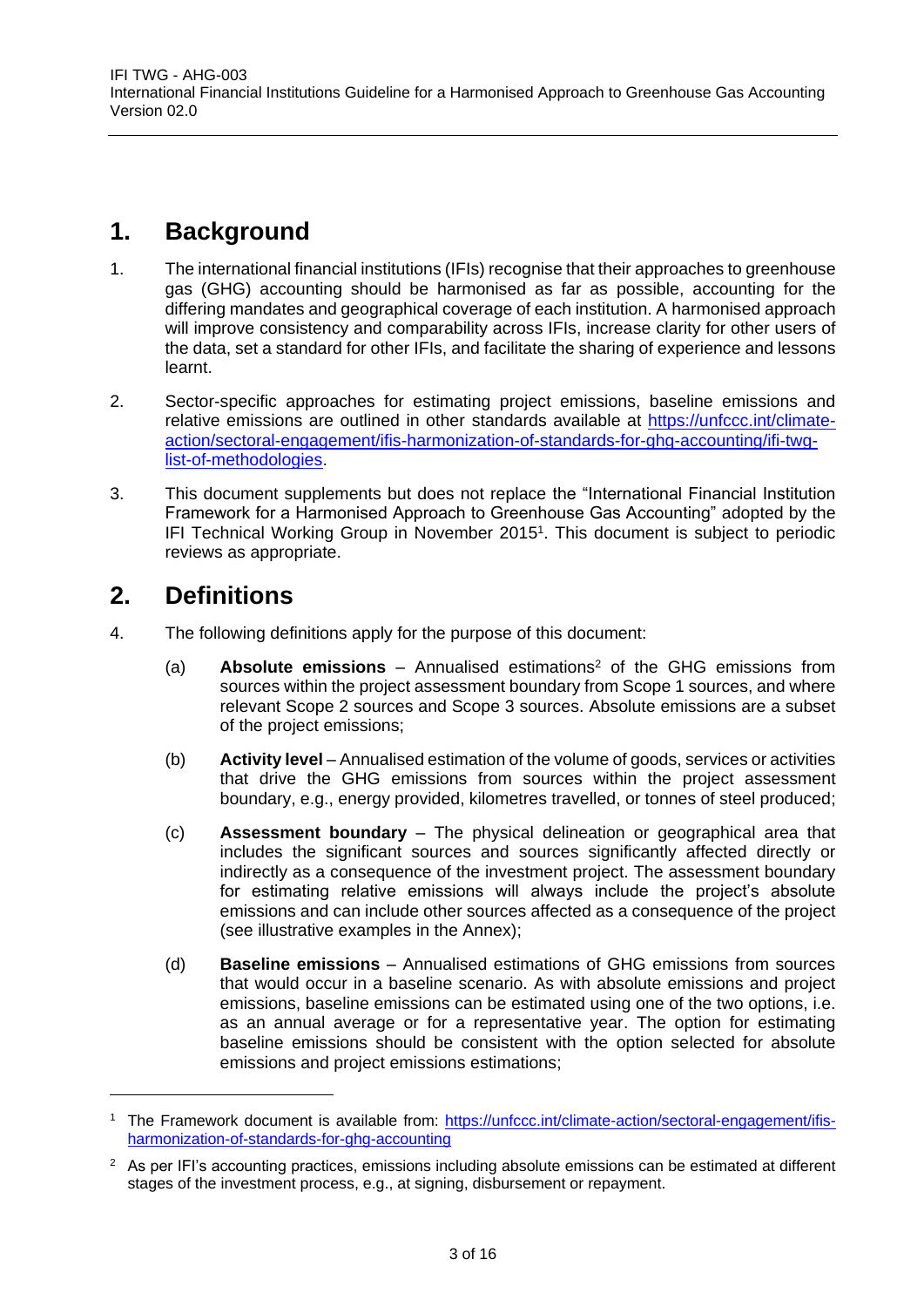- (e) **Baseline scenario** The scenario that reasonably represents emissions by sources of GHGs that would occur in the absence of the investment project and described further in section 3.3;
- (f) **Emission factor** A coefficient that quantifies the GHG emissions per one unit of activity that drives GHG emissions. This is typically determined as grams (g), kilogrammes (kg) or tonnes (t) of GHG (or  $CO<sub>2</sub>e$ ) per unit of goods, services or activities, such as tCO<sub>2</sub>e per tonne of clinker, kgCO<sub>2</sub>e per kilowatt-hour (kWh) of electricity, kgCO<sub>2</sub>e per kg of liquefied petroleum gas (LPG) used, and tCO<sub>2</sub>e per hectare of land used;
- (g) **Investment project<sup>3</sup>** Funding entirely or partially provided by an IFI to an investee directly or through a financial intermediary in support of capital investment in a physical asset or any other type of spending related to a source or sink;
- (h) **Other consequential emissions**  Annualised estimations of GHG emissions from sources of GHG emissions outside the value chain<sup>4</sup> of the project, but nonetheless affected by the project and can be included in the assessment boundary when compared to the baseline. Other consequential emissions are a subset of the project emissions (see examples in the Annex);
- (i) **Project emissions**  Annualised estimations of GHG emissions from sources included in the assessment boundary that occur in a project scenario. Project emissions are estimated in metric tonnes of  $CO<sub>2</sub>$  equivalent (tCO<sub>2</sub>e) and calculated using the 100-year time horizon global warming potential (GWP) values provided in the latest Intergovernmental Panel on Climate Change (IPCC) Assessment Report adopted by the UNFCCC<sup>5</sup>. Project emissions can be estimated as an annual average<sup>6</sup> (option 1), or for a representative year (option 2) for an investment project in which the physical asset financed is operating at full capacity, $\frac{7}{1}$  or after the new practice (such as a new agricultural practice) or land-use change (such as reforestation) has been fully implemented. Option 1 is especially suitable for cases when emissions do not occur with the same intensity throughout the economic lifetime of the asset, e.g., emissions that occur during construction or biogenic emissions from hydropower plant reservoirs. In estimating relative emissions,

<sup>&</sup>lt;sup>3</sup> For the purpose of these guidelines, treasury operations are not considered.

<sup>&</sup>lt;sup>4</sup> Value chain emissions are emissions from the upstream and downstream activities associated with the investment project.

<sup>&</sup>lt;sup>5</sup> The use of GWP values that are different from the recently adopted by the UNFCCC should be transparently documented.

 $6\,$  The annual average should ideally be calculated using estimates over the economic life of the asset, capturing changes in emissions as the asset ages. If the GHG emissions are calculated during or after project implementation but before the end of the economic life of the asset, the IFI may average over the years for which the requisite data are available. In the latter case, if the average over the economic life of the asset is expected to be higher than the average so calculated, such an observation should be stated, together with orders-of-magnitude impacts to the extent possible.

 $<sup>7</sup>$  It is important not to introduce a downward bias due to the selection of the method for annualising</sup> emissions. For example, if emissions are always annualised over the economic life of an asset whenever emissions decline with the age of the asset, but a "representative" year or the first year of operating at full capacity is chosen whenever emissions increase with age, such an approach would introduce a consistent downward bias in the estimation of GHG emissions across the IFI's portfolio.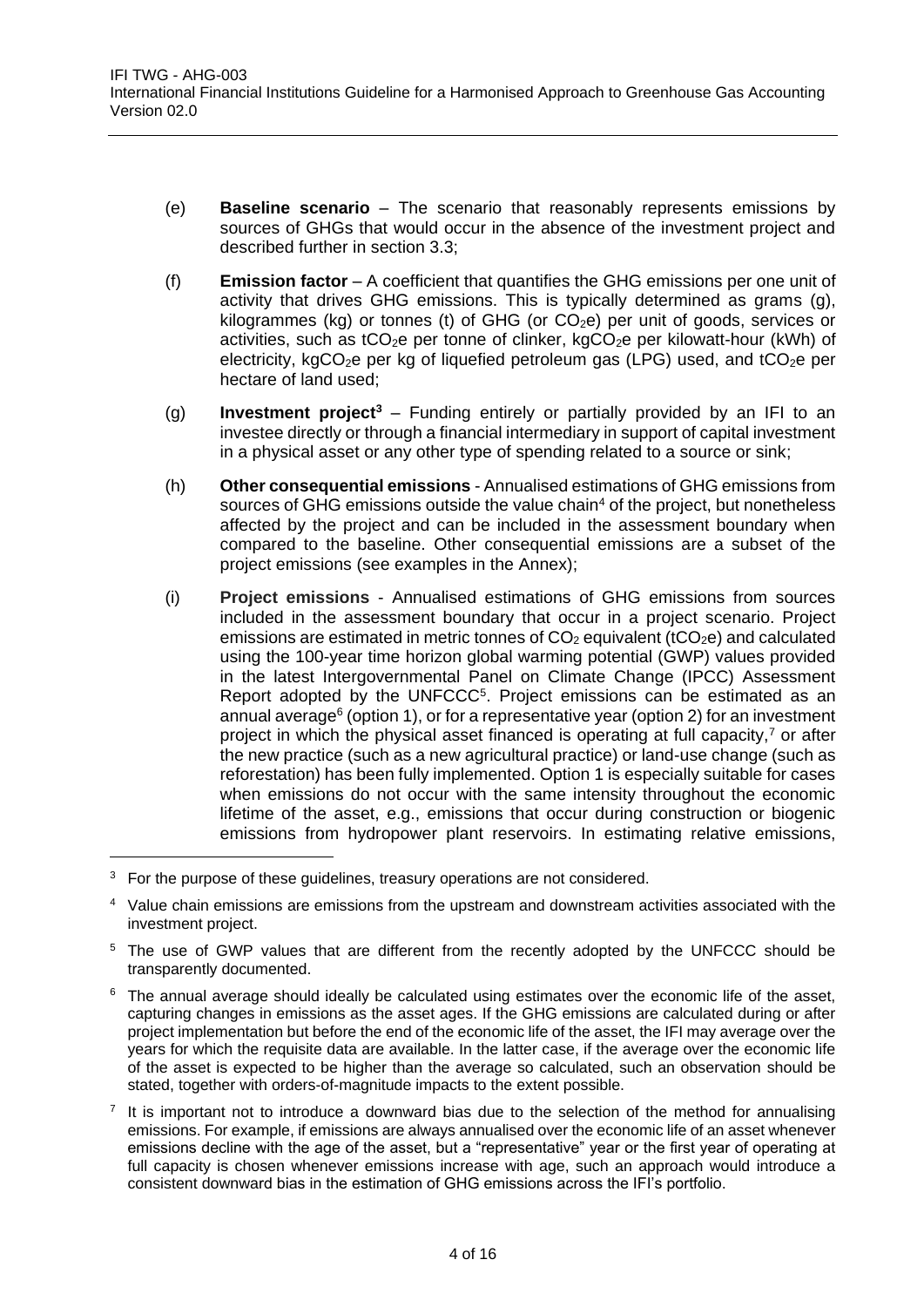categorization of the scope of emissions may be omitted in estimating baseline emissions (see illustrative examples in the Annex);

- (j) **Pre-project emissions** Annualised estimations of GHG emissions that occurred prior to a project's implementation from sources within the project assessment boundary. Pre-project emissions can be estimated as an annual average, or for a representative year;
- (k) **Project scenario** The scenario that reasonably represents absolute emissions and may include other consequential emissions by sources of GHGs that would occur in the presence of the investment project;
- (l) **Relative emissions<sup>8</sup>** Annualised estimations of the GHG emissions calculated as the difference between the project emissions and baseline emissions using the same assessment boundary. Depending on the calculation procedures adopted by an IFI, relative emissions can be calculated by subtracting baseline emissions from project emissions or vice versa;
- (m) **Scope of GHG emissions.** The concept of scope in emissions accounting has been developed in the context of estimating absolute emissions. The assessment boundary and sources of emissions are defined from the perspective of the investee. The following three types of sources are defined for the purpose of estimating absolute emissions:
	- (i) **Scope 1 emissions** direct GHG emissions from the sources that are affected by the investment project and that are owned or controlled by the investee;
	- (ii) **Scope 2 emissions** indirect GHG emissions from energy sources not owned or controlled by the investee but directly utilised by the investment project. This includes emissions associated with electricity, heating or cooling purchased for the investee activities;
	- (iii) **Scope 3 emissions** other indirect GHG emissions from sources that are upstream or downstream of a value chain and not owned or controlled by the investee. Scope 3 emissions may include the following categories:
		- a. **Goods and services**. Emissions due to production of goods and services used by the investee's activities;
		- b. **Feedstock and energy.** Upstream emissions from feedstock or energy used by the investee's activities and not included in scope 1 or scope 2. Examples include upstream emissions associated with fuel extraction, production, and transportation;
		- c. **Transportation and distribution**. Emissions indirectly caused by the investee's activities through the use of mobile assets for road, rail, water or air transport that are not owned or operated by the investee;

Depending on the terminology adopted by an IFI, relative emissions can also be referred to as "net emissions". For investment projects that reduce emissions including those categorised as climate change mitigation, relative emissions can be referred to as "emissions reductions" or "avoided emissions".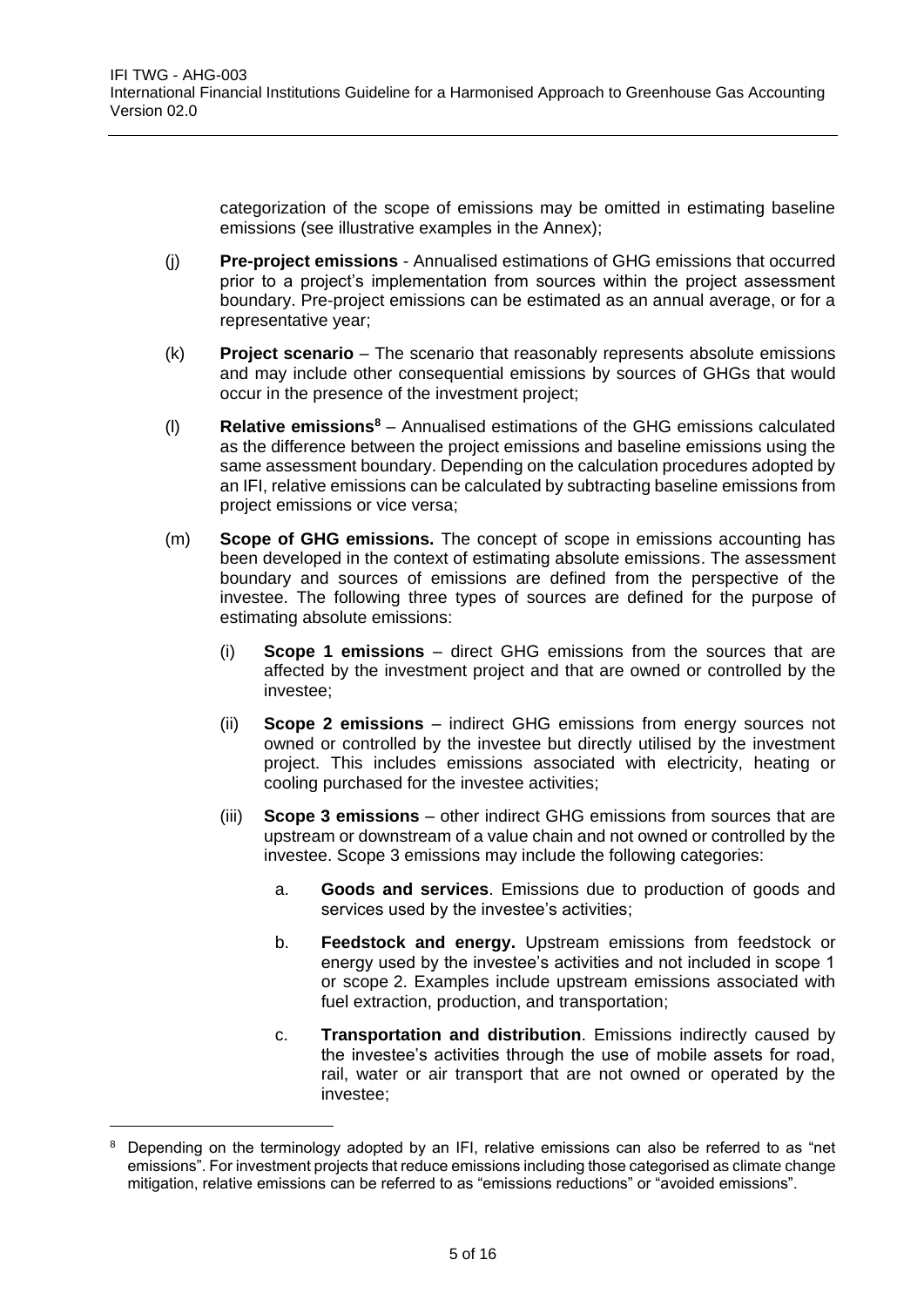- d. **Waste**. Emissions due to disposal and treatment of waste generated by the investee's activities, including end-of-life treatment of products produced by investee activities;
- e. **Service or product use**. Emissions due to the use of service or further processing of products produced by the investee's activities;

The three types of **scope** are further illustrated in [Figure 1.](#page-5-0)



- <span id="page-5-0"></span>**Figure 1. Overview of GHG scope 1–3. For the purpose of these guidelines 'Reporting Company' is referred to as 'investee'. (Source: Scope 3 calculation guidance. [http://ghgprotocol.org/scope-3-technical-calculation-guidance\)](http://ghgprotocol.org/scope-3-technical-calculation-guidance)**
- (n) **Source** For the purpose of this document the term "source" is used to include both GHG emissions sources and GHG removals from sinks, defined as:**<sup>9</sup>**
	- (i) **GHG emissions source:** a separately identifiable part of an asset stationary unit or a mobile unit (e.g., a vehicle)—or a process<sup>10</sup> from which relevant GHGs are emitted as a result of combustion, process, or fugitive emissions<sup>11</sup>;

 $\overline{a}$ 

<sup>&</sup>lt;sup>9</sup> As sources can include sinks, GHG emissions can be either positive or negative.

<sup>&</sup>lt;sup>10</sup> A process is broadly defined to include activities such as prescribed forest burning and naturally occurring phenomena such as land degradation, forest fires, and bleaching of a coral reef.

<sup>&</sup>lt;sup>11</sup> Fugitive emissions are intentional or unintentional release of GHGs such as through joints, gaskets or during extraction or processing of fossil fuels.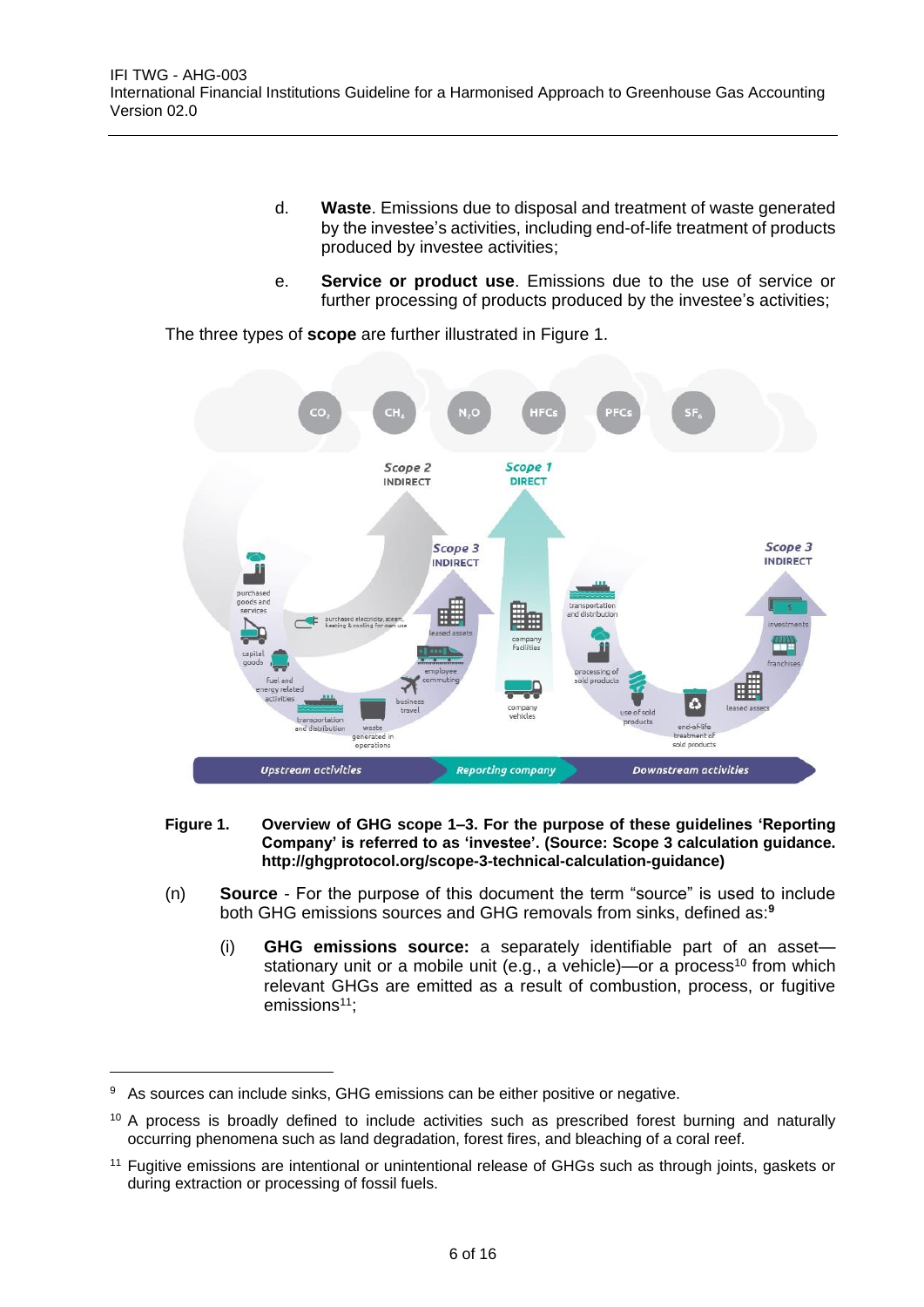(ii) **GHG emissions sink:** a separately identifiable biological or man-made system that removes GHGs from the atmosphere (sink), e.g., part of a forest that absorbs  $CO<sub>2</sub>$  from the atmosphere and stores it in plant tissue.

### <span id="page-6-0"></span>**3. GHG accounting**

- 5. When undertaking GHG appraisal of investment projects, unless otherwise specified in the IFI Technical Working Group's sector-specific approaches or internal procedures, an IFI applies the provisions of this section.
- 6. When undertaking GHG appraisal of investment projects that are co-financed by members of the IFI TWG, the following should be documented to enhance consistency of the GHG emissions estimations:
	- (a) Information about methodological choices and assumptions, including a brief description of the assessment boundary;
	- (b) Absolute emissions disaggregated by scope;
	- (c) Relative emissions, calculated as the difference between the project emissions and baseline emissions;
	- (d) Other metrics, where relevant, allowing for comparison of GHG-related performance of similar projects. For example, this may include emissions intensity per outcome, pre-project emissions, or any other grouping<sup>12</sup>.
- 7. GHG appraisal of investment projects can be performed applying the requirements of, inter alia, the GHG Protocol, the Clean Development Mechanism methodologies, Verra (Verified Carbon Standard), Gold Standard, the EU Emissions Trading Scheme, ISO 14064 (Part 1 and 2), or other recognised standards<sup>13</sup>.

#### <span id="page-6-1"></span>**3.1. Accounting principles**

- 8. **Relevance**. Accounting approaches serve the needs of the users both internal and external to the IFI.
- 9. **Completeness**. The GHG emissions are estimated for all relevant investment projects, categories of sources, and gases within the chosen assessment boundary. Specific exclusions are documented and justified.
- 10. **Consistency**. The emissions are accounted using consistent methodologies to allow comparison of emissions over time or across similar categories of sources of GHGs.
- 11. **Transparency**. All relevant assumptions, methodological choices, references to the accounting methodologies and data sources are documented.
- 12. **Conservativeness**. Where data are unavailable, any uncertainty is to be addressed following the principle of conservativeness where it is preferable to over-estimate project emissions and under-estimate baseline emissions.

<sup>&</sup>lt;sup>12</sup> Refer to Annex 1 for examples of project-level GHG Accounting.

<sup>&</sup>lt;sup>13</sup> As applicability of external standards may differ, additional requirements may need to be met to comply with the accounting requirements agreed by the IFI TWG.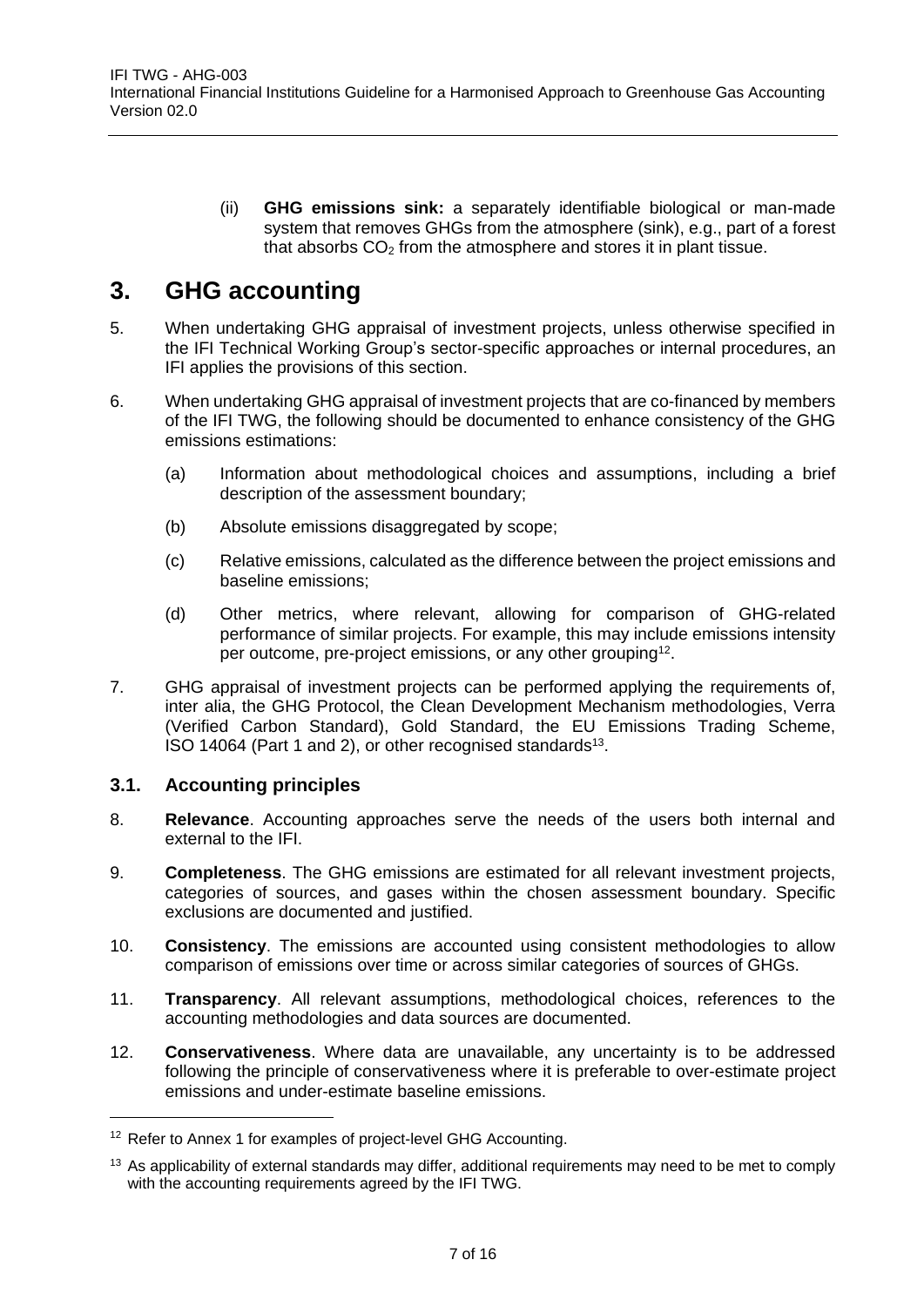13. **Materiality**. The principle of materiality can indicate whether to include or omit certain data or information based on whether its inclusion is needed to represent adequately the sources of emissions included in the assessment boundary or to inform decision making process.

#### <span id="page-7-0"></span>**3.2. Data sources**

- 14. A tiered approach should be applied to achieve the appropriate level of data completeness and to address data gaps when information on activity levels and emission factors is not readily available. Tiers below are ranked based on the level of complexity and data requirements. Tier 3 is more comprehensive in terms of completeness and accuracy, whereas Tier 1 and Tier 2 are less so:
	- (a) **Tier 1 – Country-specific activity data and default emission factors**. Sectoral emission factors from sector guidance or country emission factors from credible sources, e.g., GHG national inventories;
	- (b) **Tier 2 – Organisation-level GHG data.** This can include publicly disclosed GHG data, e.g., audited data under ISO 14064, data reported to the Carbon Disclosure Project (CDP), and sustainability reports of the investee;
	- (c) **Tier 3 – Project-level activity data and emission factors**. This can include historical records of electricity consumption, fuel use, and fugitive emissions; estimates from the feasibility study; and specific factors, e.g., net calorific value.

#### <span id="page-7-1"></span>**3.3. Baseline**

- 15. The baseline setting is aimed at identifying the most feasible and realistic alternative scenario to an investment project. In many cases it is an alternative that can provide the same product or service within the same timeframe.
- 16. If the process of identifying the baseline results in more than one feasible alternative, the most conservative one in terms of relative emissions should be selected. In projects involving land use, a conservative approach might involve examining land use for the last few years prior to the start of the proposed project and not simply the current use.<sup>14</sup>
- 17. In some limited cases, if it can be demonstrated that, due to the specific needs and circumstances of the region or the country, the service level inclusive of that needed to meet latent/unmet demand for an essential product or service was not met prior to an investment project but can justify meeting such latent/unmet demand—which would increase future GHG emissions above those corresponding to the current level of met demand—the baseline may include a scenario with trend-adjusted emissions, i.e., a higher

<sup>&</sup>lt;sup>14</sup> For example, if a firm engages in clearcutting and subsequently proposes climate-smart agriculture or tree plantation that offsets the GHG emissions from clearcutting, the baseline should be the state of land before clearcutting.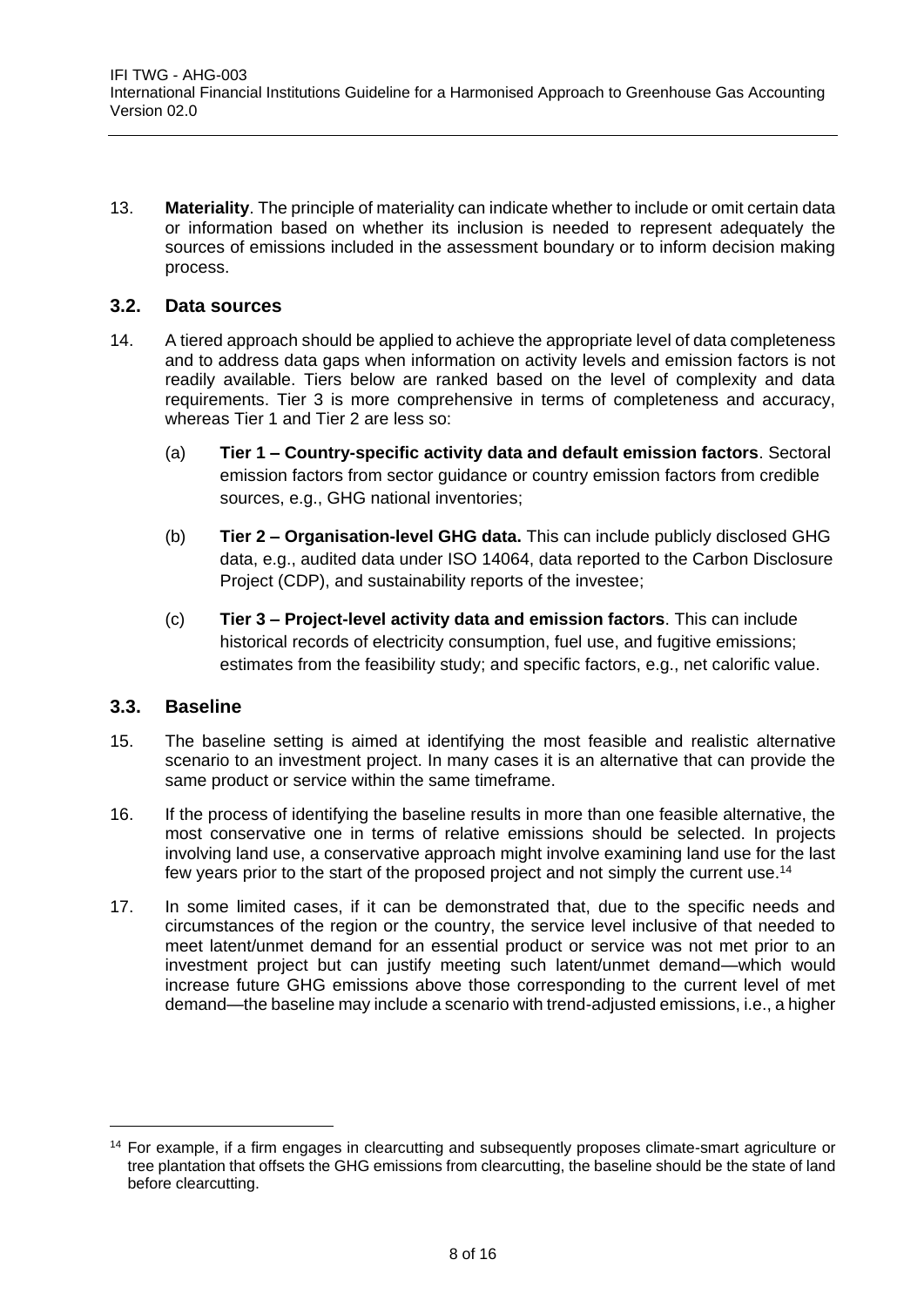level of baseline emissions than a scenario where latent/unmet demand is not being met.15,16

- 18. The following three general approaches or any combination of them can be applied:
	- (a) **The GHG emissions that represent a forward-looking baseline (technology or practices other than that financed by an IFI, etc.)**. It is assumed that the baseline alternative is to invest in a different technology or to apply different practices (e.g., sustainable forest management), or the existing assets would be upgraded or used differently to reduce GHG intensity  $(tCO<sub>2</sub>e/unit)$  of product or service) over time;
	- (b) **The GHG emissions that represent the average performance in the market/system (in the absence of the investment, the outcome or service is provided by the market/system)**. It is assumed that the corresponding demand for products or services would be met by other providers in the market utilising available technologies, commonly adopted practices, or their equivalent.<sup>17</sup>
	- (c) **Existing actual or pre-project emissions (without-project scenario**, **continuation of the current situation)**. The assumption embedded in this approach is that in the absence of the investment project, the service would be provided by the existing assets included in the assessment boundary at the historical level of GHG intensity  $(tCO<sub>2</sub>e/unit)$  of product or service) or the current practice (e.g., in the treatment of land or vegetation) would continue. This approach applies to, for example, energy efficiency investment projects in existing facilities or to investment projects in existing land use activities. A limitation of this approach in the case of projects involving physical assets is that historical GHG intensity neither reflects future changes nor accounts for economy-wide changes (due, for example, to compliance with new regulations or technology development) that could reduce the GHG intensity in the remaining lifetime of the asset.

<sup>&</sup>lt;sup>15</sup> A detailed guideline on how to estimate baseline emissions taking into account latent/unmet demand to cover specific cases would be one of the next steps in developing GHG accounting standards and guidelines.

<sup>&</sup>lt;sup>16</sup> Not all IFIs have adopted this methodology, which includes the emissions due to meeting unmet demand in the baseline scenario.

 $17$  Depending on the nature of forward-looking technologies and the timeframe in question, (b) may not be any less conservative than (a).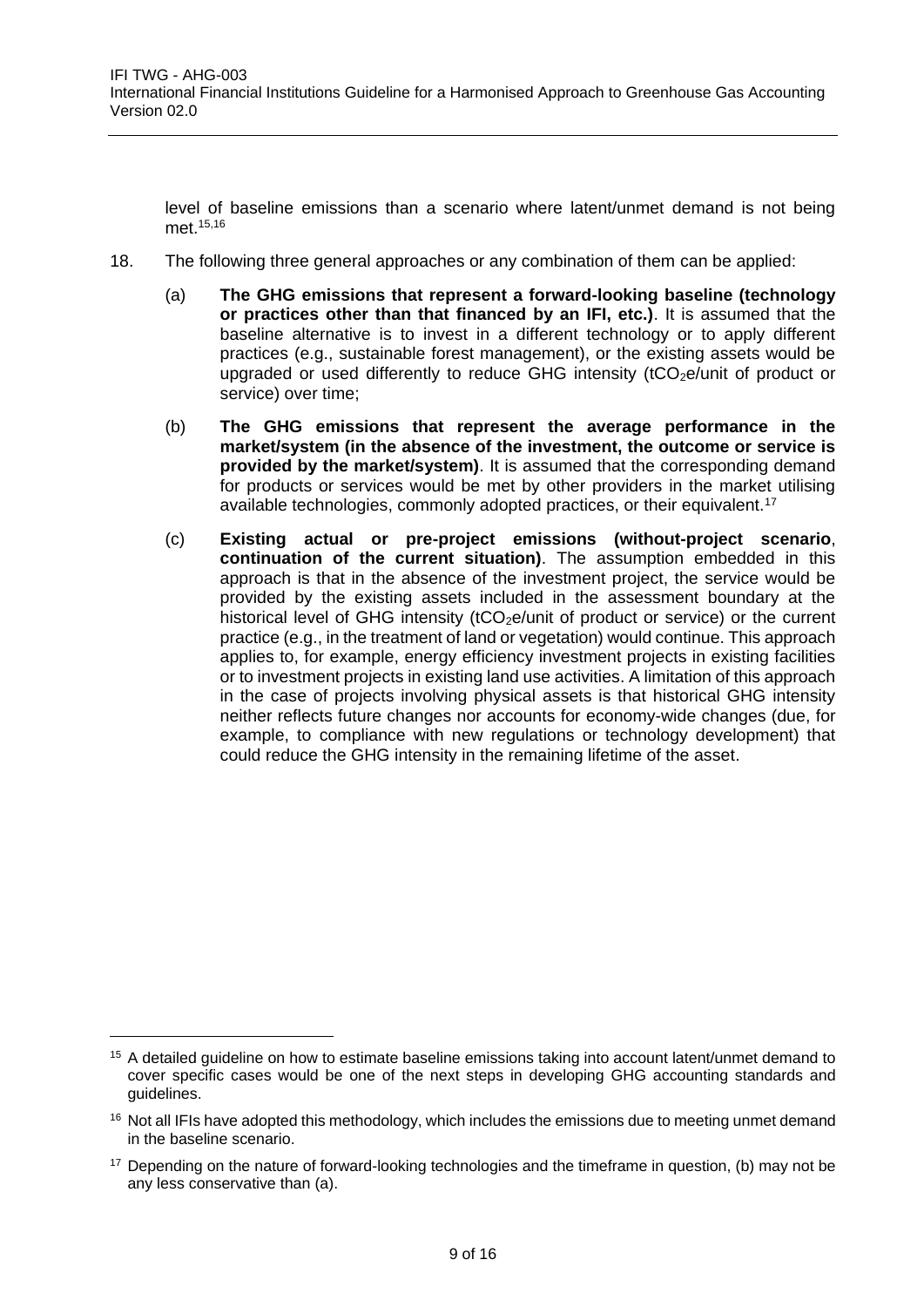### <span id="page-9-0"></span>**Annex. Project Level GHG Accounting Examples**

The following tables are provided to illustrate the project level accounting format.

#### **Example 1 Renewable Energy**

Project: *A loan to finance the construction and operation of a grid-connected Geothermal Power Plant generating 270 GWh of electricity a year in country C*

GHG accounting standard applied:

- *IFI TWG's GHG Accounting Methodology for Grid Connected Renewable Energy Projects (for the application of the default grid emission factor)*
- *Institution approved GHG accounting methodology/guidance, to estimate baseline and project emissions associated with operation of Geothermal projects*

| Sources included in the Relative emissions assessment:                                                                                                                    |                                                                                                                                                                    |  |
|---------------------------------------------------------------------------------------------------------------------------------------------------------------------------|--------------------------------------------------------------------------------------------------------------------------------------------------------------------|--|
| <b>Project Scenario</b>                                                                                                                                                   | <b>Baseline Scenario</b>                                                                                                                                           |  |
| Absolute emissions:                                                                                                                                                       | Baseline emissions:                                                                                                                                                |  |
| Scope 1: direct GHG emissions associated with<br>fugitive emissions due to non-condensable gases<br>and/or working fluid associated with electricity<br>generation        | Emissions from power plants that<br>affected by the project<br>are<br>(represented by a Combined<br>Margin Emission Factor,<br>α<br>$tCO2/MWh$ ) (see footnote 17) |  |
| Scope 2: None                                                                                                                                                             |                                                                                                                                                                    |  |
| Scope 3: Not applicable                                                                                                                                                   |                                                                                                                                                                    |  |
| Other consequential emissions:                                                                                                                                            |                                                                                                                                                                    |  |
| Emissions from power plants that are affected by<br>$\bullet$<br>the project (represented by a Combined Margin<br>Emission Factor, a tCO <sub>2</sub> /MWh) <sup>18</sup> |                                                                                                                                                                    |  |

<sup>&</sup>lt;sup>18</sup> Emissions associated with power plants in baseline and project scenario is categorized as other consequential emissions affected by the project and is integrated into the calculation of the combined margin emission factor of the gird:

<sup>•</sup> The grid emission factor represents a multi-project baseline (benchmark emission intensity, tCO<sub>2</sub>/MWh) which already takes into account the potential GHG impact on grid power plants (existing and future) due to renewable energy/energy efficiency project intervention. It is constructed using a Combined Margin (CM) for the grid that is comprised of an Operating Margin (OM) and a Build Margin (BM). The OM represents the cohort of existing power plants whose operation will be most affected (reduced) by the project. The BM represents the cohort of the prospective/future power plants whose construction and operation could be affected (avoided/deferred) by the renewable energy /energy efficiency project. Hence the grid emission factor when multiplied by the amount of electricity generation from the RE project or by the amount of energy saved due to the energy efficiency improvement project represents avoided emissions that would otherwise be generated wholly or partly from the grid power plants (OM and BM).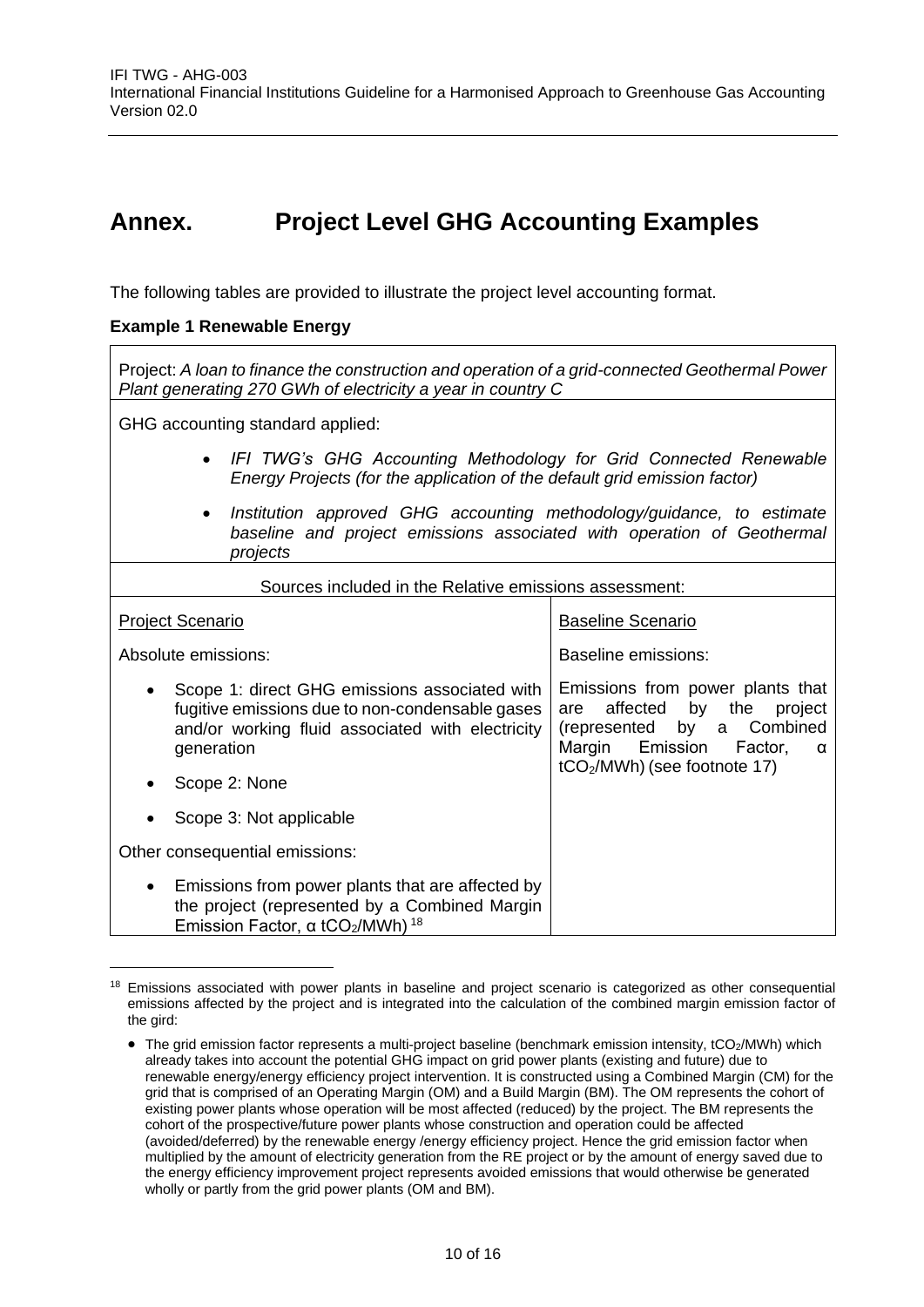| Project emissions                      |         |           |                                                                                                                                                                             |
|----------------------------------------|---------|-----------|-----------------------------------------------------------------------------------------------------------------------------------------------------------------------------|
| Absolute Emissions, tCO <sub>2</sub> e |         |           | Other consequential emissions,<br>tCO <sub>2</sub> e                                                                                                                        |
| Scope 1                                | Scope 2 | Scope 3   |                                                                                                                                                                             |
| 4,900<br>tCO <sub>2</sub> e/year       | None    | <b>NA</b> | Emissions from power plants that<br>operate at a reduced load as a<br>result of the project (the total<br>output of the affected power<br>plants is not necessarily known). |

**Project emissions**, tCO<sub>2</sub>e: Absolute emissions + Other consequential emissions

Fugitive emissions of  $CO<sub>2</sub>$  and methane (4,900 tCO<sub>2</sub>e/year) from the project + total electricity output from the grid-connected power plants that operate at a reduced load as a result of the project (unknown total output "A" GWh/year) x the Combined Margin Emission Factor for country C  $(220 \text{ tCO}_2/\text{GWh})$ .

#### **Baseline Emissions, tCO<sub>2</sub>e:**

Total electricity output from the grid-connected power plants that operate at an increased load as a result of the project (unknown total output "B" GWh/year) x the Combined Margin Emission Factor for country C, 220 tCO<sub>2</sub>/GWh).

#### **Relative Emissions**, tCO<sub>2</sub>e:

The Relative emissions are based on the difference between the project emissions and the baseline emissions, i.e. the absolute emissions generated by the project and the "other consequential emissions" from the emissions from output "A" (project scenario) minus the emissions from output "B" (baseline scenario), where output "A" minus output "B" equals the electricity output of the project.

In this case, since the total output of the affected grid-connected power plants in the project scenario (output A) and the baseline scenario (output B) are not known, the relative emissions calculation uses the fact that the project output (270 GWh) is equal to the difference in output A and output B of the affected grid power plants:

**Relative emissions** = Project emissions – [project output x Combined Margin Emission Factor, (the emissions factor for electricity from power plants affected by the project)] =  $4900 - (270 \text{ x})$  $220$ ) =  $-54,500$ 

Critical parameter(s) applied: Combined Margin Emission Factor α tCO<sub>2</sub>/MWh of country C as per "Harmonized Grid Emission factor data set"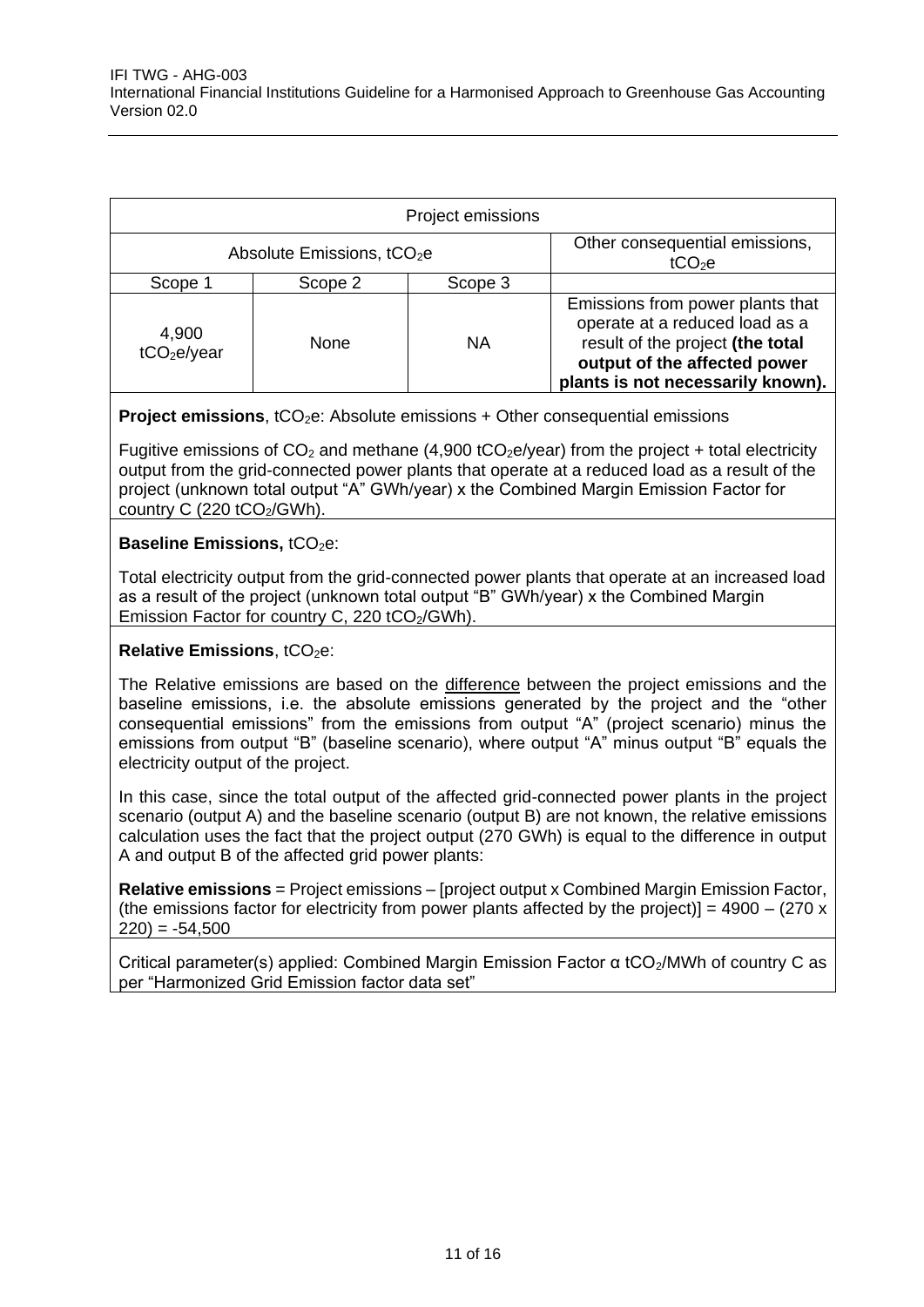#### **Example 2. Power Transmission and Distribution**

Project: *A loan to finance the extension of a Transmission and Distribution (TD) System to local distribution substations for Rural Electrification*

Example: 100 MWh is the annual demand at the point of consumption (distribution substation). If annual TD loss is 10%, 100/(1-10%) = 111.11 MWh needs to be supplied by generators to meet 100 MWh load at distribution point.

GHG accounting standard applied:

- *IFI TWG's GHG Accounting Methodology for Grid Connected Renewable Energy Projects (for the application of default grid emission factor)*
- *Institution approved GHG accounting methodology/guidance, to estimate baseline and project emissions associated with operation of TD and energy access project, as IFI TWG methodology currently lacks such provisions*

| Sources included in the Relative emissions assessment:                                                                                                                                                                                            |                                                                                                                               |                                                                                                                   |                                                  |
|---------------------------------------------------------------------------------------------------------------------------------------------------------------------------------------------------------------------------------------------------|-------------------------------------------------------------------------------------------------------------------------------|-------------------------------------------------------------------------------------------------------------------|--------------------------------------------------|
| <b>Project Scenario</b>                                                                                                                                                                                                                           |                                                                                                                               |                                                                                                                   | <b>Baseline Scenario</b>                         |
| Absolute emissions:                                                                                                                                                                                                                               |                                                                                                                               |                                                                                                                   | <b>Baseline emissions:</b>                       |
|                                                                                                                                                                                                                                                   | Scope 1: direct GHG emissions associated with<br>land clearances and fugitive emissions due to<br>operation of SF6 switchgear | Emissions from a diesel based mini-<br>grid system that would continue to<br>without<br>the<br>operate<br>project |                                                  |
| Scope 2: Emissions associated with TD losses<br>associated with the project                                                                                                                                                                       |                                                                                                                               |                                                                                                                   | (represented by Emission Factor of<br>mini-grid) |
|                                                                                                                                                                                                                                                   | Scope 3: Not applicable                                                                                                       |                                                                                                                   |                                                  |
| Other consequential emissions:                                                                                                                                                                                                                    |                                                                                                                               |                                                                                                                   |                                                  |
| Emissions from grid-connected power plants that<br>output as a result the<br>increase<br>project<br>(represented by Combined Margin Emission<br>Factor (CM), tCO <sub>2</sub> /MWh)                                                               |                                                                                                                               |                                                                                                                   |                                                  |
| Project emissions                                                                                                                                                                                                                                 |                                                                                                                               |                                                                                                                   |                                                  |
|                                                                                                                                                                                                                                                   | Absolute Emissions, tCO <sub>2</sub> e                                                                                        | Other consequential emissions,<br>tCO <sub>2</sub> e                                                              |                                                  |
| Scope 1                                                                                                                                                                                                                                           | Scope 2                                                                                                                       | Scope 3                                                                                                           |                                                  |
| S <sub>1</sub>                                                                                                                                                                                                                                    | 11.11 MWh x CM<br>(tCO <sub>2</sub> /MWh)                                                                                     | N/A                                                                                                               | 100 MWh x CM (tCO2/MWh)                          |
| <b>Project emissions, </b> tCO <sub>2</sub> e: Absolute emissions + Other consequential emissions =                                                                                                                                               |                                                                                                                               |                                                                                                                   |                                                  |
| Scope 1 + Scope 2 (TD losses as a result of the project x the emissions factor of grid-<br>connected power plants) + Other consequential emissions (increased load of grid connected<br>power plants for electricity supplied to Rural customers) |                                                                                                                               |                                                                                                                   |                                                  |

 $= S1 + 11.11$  MWh x CM (tCO<sub>2</sub>/MWh) + 100 MWh x CM (tCO<sub>2</sub>/MWh)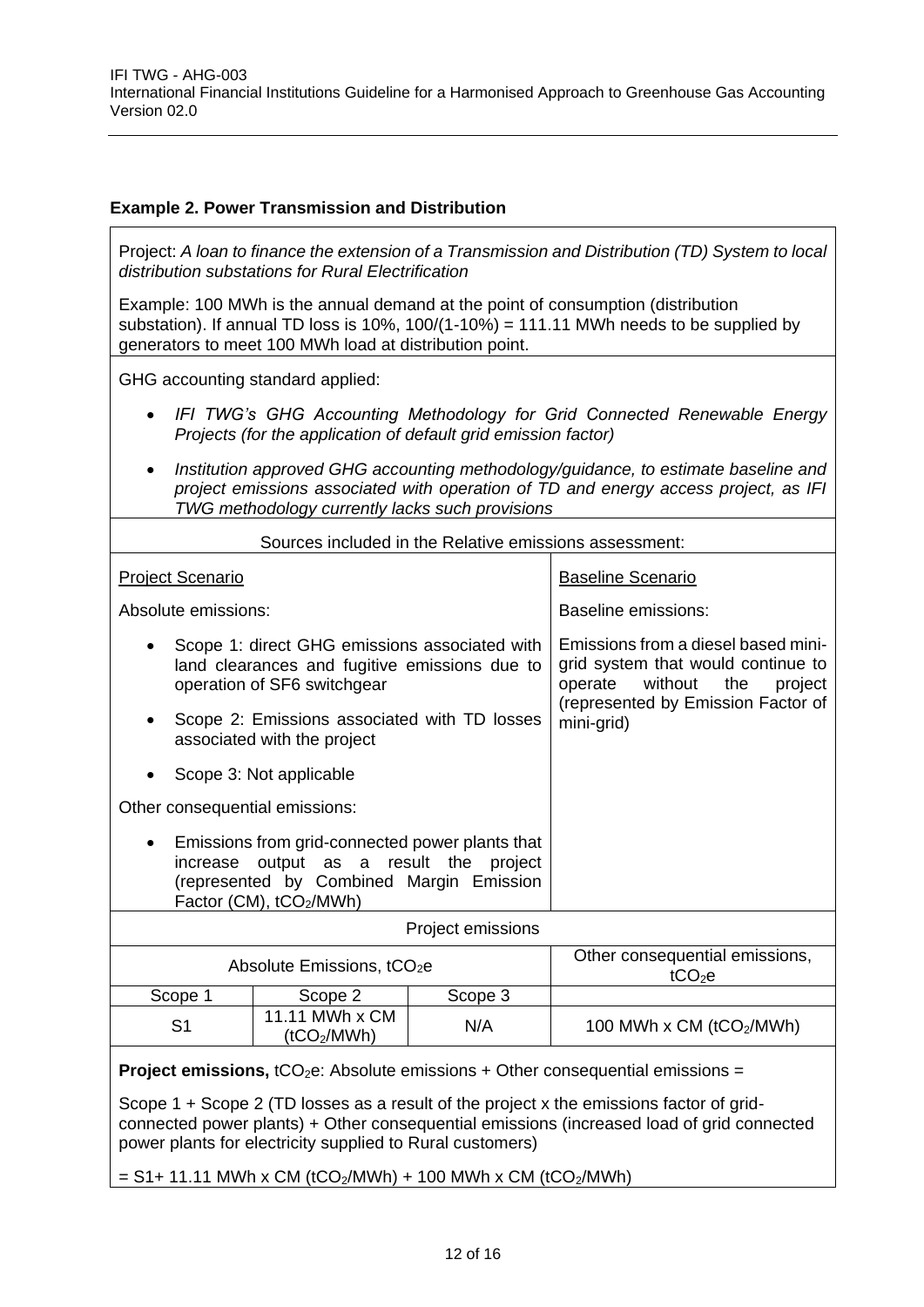**Baseline Emissions**, tCO<sub>2</sub>e: Total electricity supplied to Rural customers (100 MWh) x Minigrid Emission Factor

**Relative Emissions**, tCO<sub>2</sub>e: Project Emissions (direct emissions, emissions from TD losses and electricity supplied to rural customers from grid-connected power plants) – Baseline Emissions (emissions from local diesel power sources) =S1 + [(11.11 MWh + 100 MWh) x CM] – [ 100 MWh x Mini-grid EF ]

#### **Emission factors applied:**

-

Combined Margin Emission Factor and Mini-grid emission factor data from IFI TWG "Default Grid Emission factor data set"<sup>19</sup> and "Mini-grid emission factor" based on the project study

<sup>19</sup> IFI TWG Harmonized Grid Emission factor data set is available at [https://unfccc.int/climate](https://unfccc.int/climate-action/sectoral-engagement/ifis-harmonization-of-standards-for-ghg-accounting/ifi-twg-list-of-methodologies)[action/sectoral-engagement/ifis-harmonization-of-standards-for-ghg-accounting/ifi-twg-list-of](https://unfccc.int/climate-action/sectoral-engagement/ifis-harmonization-of-standards-for-ghg-accounting/ifi-twg-list-of-methodologies)[methodologies.](https://unfccc.int/climate-action/sectoral-engagement/ifis-harmonization-of-standards-for-ghg-accounting/ifi-twg-list-of-methodologies)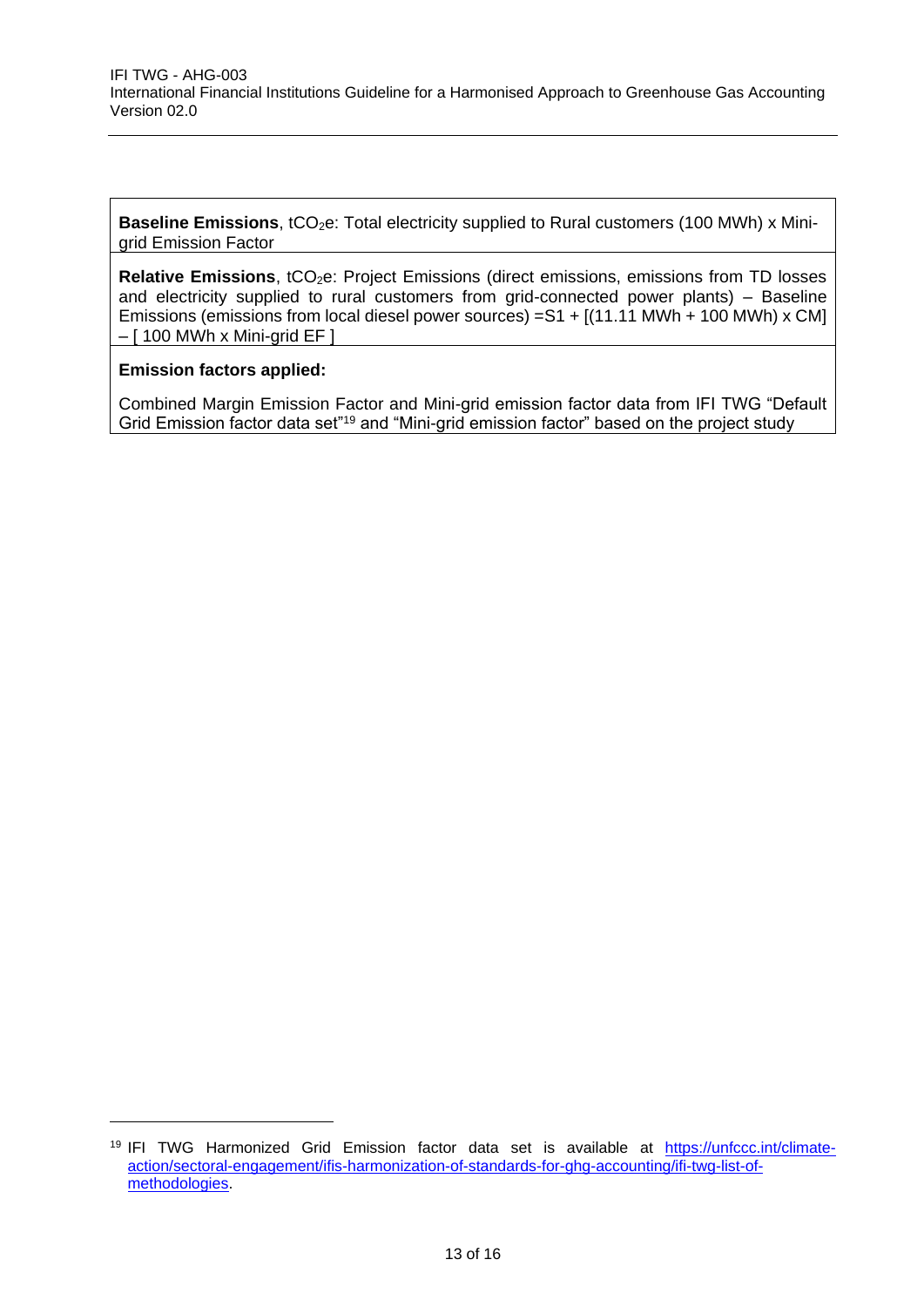#### **Example 3. Logistics**

Project: *A loan to finance the acquisition of a fleet of roll-on/roll-off vessels to provide domestic sea transportation services*

GHG accounting standard applied: "*Methodology for ex-ante GHG assessment of logistics investment projects"*

| Sources included in the Relative emissions assessment:                                                                                                                                                                                                                                                                                      |                                        |                                  |                                                                                                                  |
|---------------------------------------------------------------------------------------------------------------------------------------------------------------------------------------------------------------------------------------------------------------------------------------------------------------------------------------------|----------------------------------------|----------------------------------|------------------------------------------------------------------------------------------------------------------|
| <b>Project Scenario</b>                                                                                                                                                                                                                                                                                                                     |                                        | <b>Baseline Scenario</b>         |                                                                                                                  |
| Absolute emissions:                                                                                                                                                                                                                                                                                                                         |                                        |                                  | <b>Baseline emissions:</b>                                                                                       |
| Scope 1: direct GHG emissions associated with<br>the fuel consumption by roll-on/roll-off vessels                                                                                                                                                                                                                                           |                                        |                                  | Emissions associated with the fuel<br>consumption by trucks that would<br>not be transported by roll-on/roll-off |
|                                                                                                                                                                                                                                                                                                                                             | Scope 2: not applicable                | vessels in the baseline scenario |                                                                                                                  |
|                                                                                                                                                                                                                                                                                                                                             | Scope 3: not applicable                |                                  |                                                                                                                  |
| Other consequential emissions:                                                                                                                                                                                                                                                                                                              |                                        |                                  |                                                                                                                  |
| Emissions associated with the fuel consumption<br>by trucks that are transported by roll-on/roll-off<br>vessels                                                                                                                                                                                                                             |                                        |                                  |                                                                                                                  |
|                                                                                                                                                                                                                                                                                                                                             |                                        | Project emissions                |                                                                                                                  |
|                                                                                                                                                                                                                                                                                                                                             | Absolute Emissions, tCO <sub>2</sub> e |                                  | Other consequential emissions,<br>tCO <sub>2</sub> e                                                             |
| Scope 1                                                                                                                                                                                                                                                                                                                                     | Scope 2                                | Scope 3                          |                                                                                                                  |
| 17,600                                                                                                                                                                                                                                                                                                                                      | n/a                                    | n/a                              | 2,000                                                                                                            |
| <b>Project emissions, </b> tCO <sub>2</sub> e: Absolute + Other consequential emissions = $19,600$<br>Scope 1: One roll-on/roll-off vessel (16,000tonne) x 50 weeks x 2,200 km x 50% load x 20<br>gCO <sub>2</sub> /tkm<br>Other consequential emissions: 200trucks (40tonne) x 50 weeks x 100 km x 50% load x 100<br>gCO <sub>2</sub> /tkm |                                        |                                  |                                                                                                                  |
| Baseline Emissions, tCO <sub>2</sub> e: 80,000                                                                                                                                                                                                                                                                                              |                                        |                                  |                                                                                                                  |
| 200 trucks (40 tonne) x 50 weeks x 4,000 km x 50% load x 100 $gCO2/k$ m                                                                                                                                                                                                                                                                     |                                        |                                  |                                                                                                                  |
| <b>Relative Emissions, tCO<sub>2</sub>e: 19,600 - 80,000 = -60,400</b>                                                                                                                                                                                                                                                                      |                                        |                                  |                                                                                                                  |
| <b>Emission factors applied:</b>                                                                                                                                                                                                                                                                                                            |                                        |                                  |                                                                                                                  |
| 1. Emission factor truck: 100 gCO <sub>2</sub> /tkm                                                                                                                                                                                                                                                                                         |                                        |                                  |                                                                                                                  |
| Emission factor roll-on/roll-off vessel: 20 gCO2/tkm<br>2.                                                                                                                                                                                                                                                                                  |                                        |                                  |                                                                                                                  |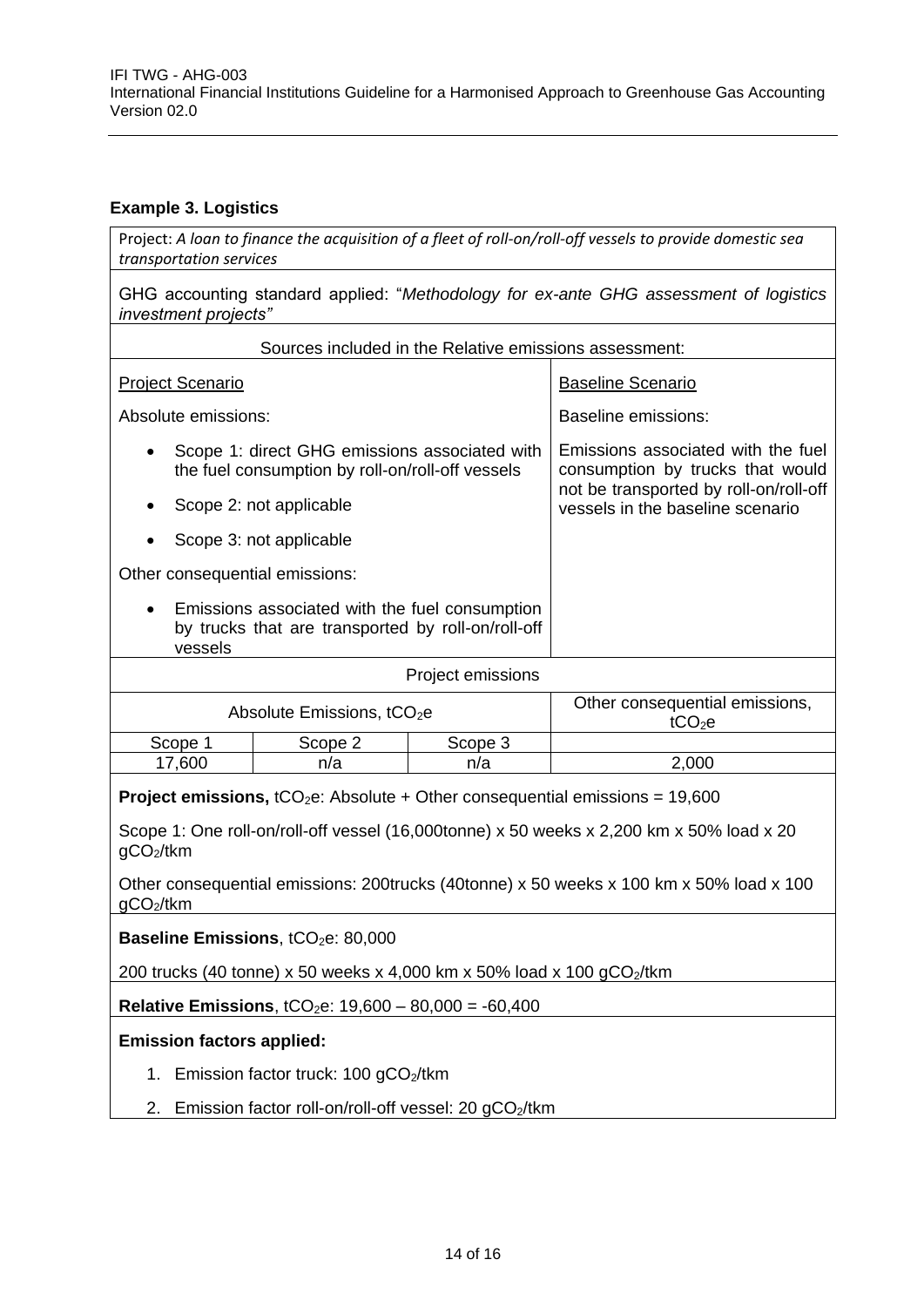#### **Example 4. Roads**

Project: *A loan to finance the expansion of a highway between Cities A and B*

Example: There are two roads between City A and City B. The project consists of adding a new lane to Road 1. Currently, Road 1 is used by vehicles emitting 11 ktCO<sub>2</sub>/year. Vehicles using the Road 2 are emitting 8 ktCO<sub>2</sub>/year. Pre-project emissions, therefore, are estimated as 19 ktCO<sub>2</sub>/year. Traffic is growing on both roads but without new investment, Road 1 will soon reach capacity and suffer congestion. The expected traffic growth between the cities is 20%.

GHG accounting standard applied:

• *Institution approved GHG accounting methodology/guidance*

Sources included in the Relative emissions assessment:

#### Project Scenario Absolute emissions: • Scope 1: Not applicable • Scope 2: Not applicable • Scope 3: Road 1 will accommodate all of the expected traffic growth between the cities and in addition it will attract some traffic from Road 2. Emissions from vehicles using the road are 15 kt $CO<sub>2</sub>$  per year. Other consequential: • Road 2 will experience a reduction of traffic. Emissions from vehicles using the road are 7  $ktCO<sub>2</sub>$  per year. *Note: The total traffic accommodated is the same in the Project and Baseline scenarios (for simplification, this example assumes improved driving conditions with the project do not induce traffic growth, although in practice there will be new traffic generation due to a decrease in transport costs in terms of time and money and other factors).* Baseline Scenario Baseline emissions: • Road 1: The traffic will increase and exceed the free-flow capacity of the road. The congestion will raise the average vehicle emissions factor. Emissions from vehicles using the road are 16 ktCO<sub>2</sub> per year. • Road 2: The traffic will increase but will not exceed the free-flow capacity of the road. Emissions from vehicles using the road are 9 ktCO<sub>2</sub> per year. **Pre-project emissions.** tCO<sub>2</sub>e =

Pre-project emissions from vehicles using Road 1 + pre-project emissions from vehicles using  $Read 2 = 11,000 + 8,000 = 19,000$